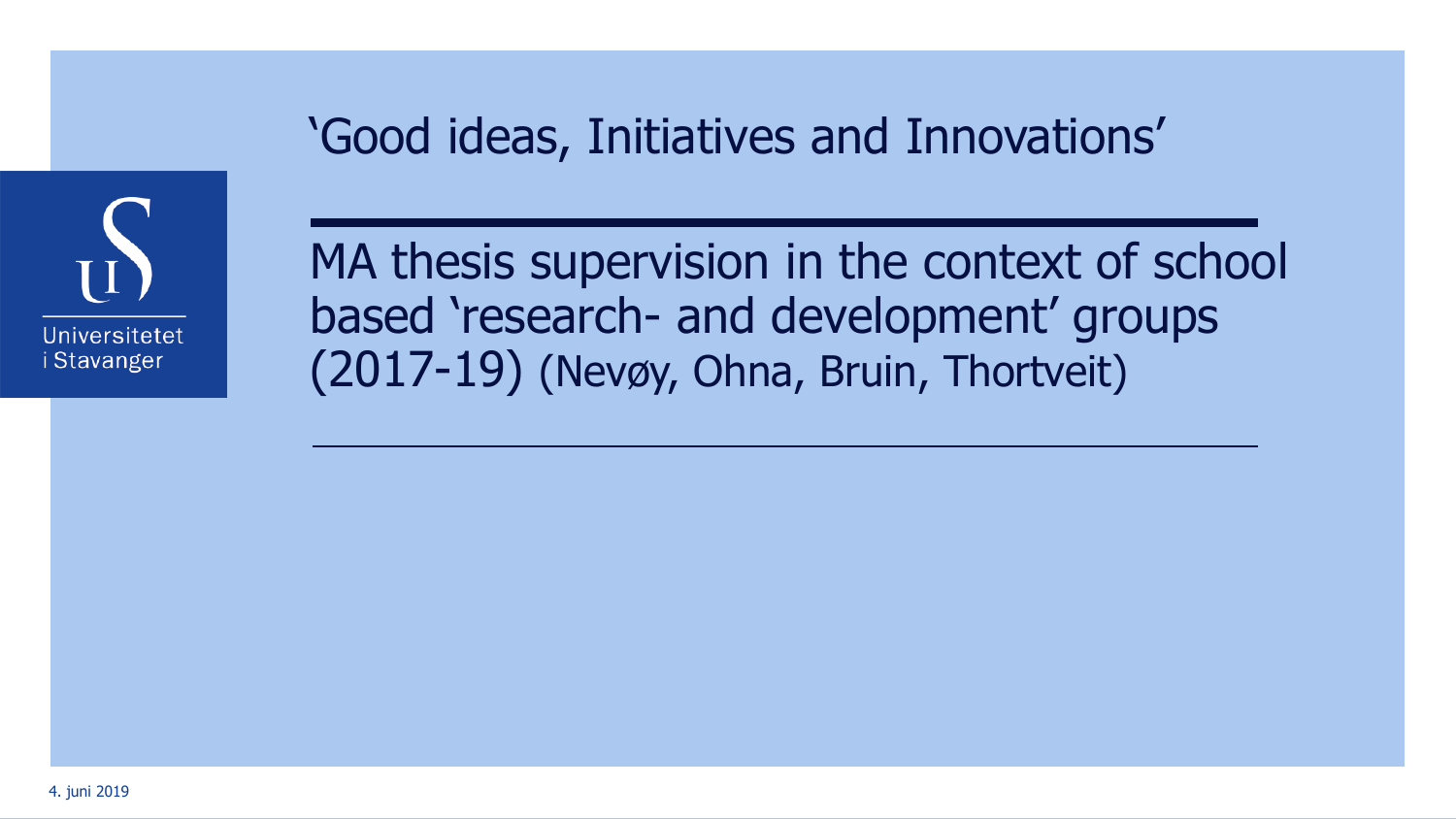# **Background**

#### o New 5-year ITE introduced in 2017,

- MA-thesis, profession oriented and practice based
- Policies recommend ITE-institution involvement in school development
- $\circ$  The project idea is to establish collaboration on MA-thesis supervision. Purpose:
	- MA-thesis take point of departure in issues concerning school practice
	- Contribute to the school development (cf. school development plan)
	- Develop models for school-university collaboration

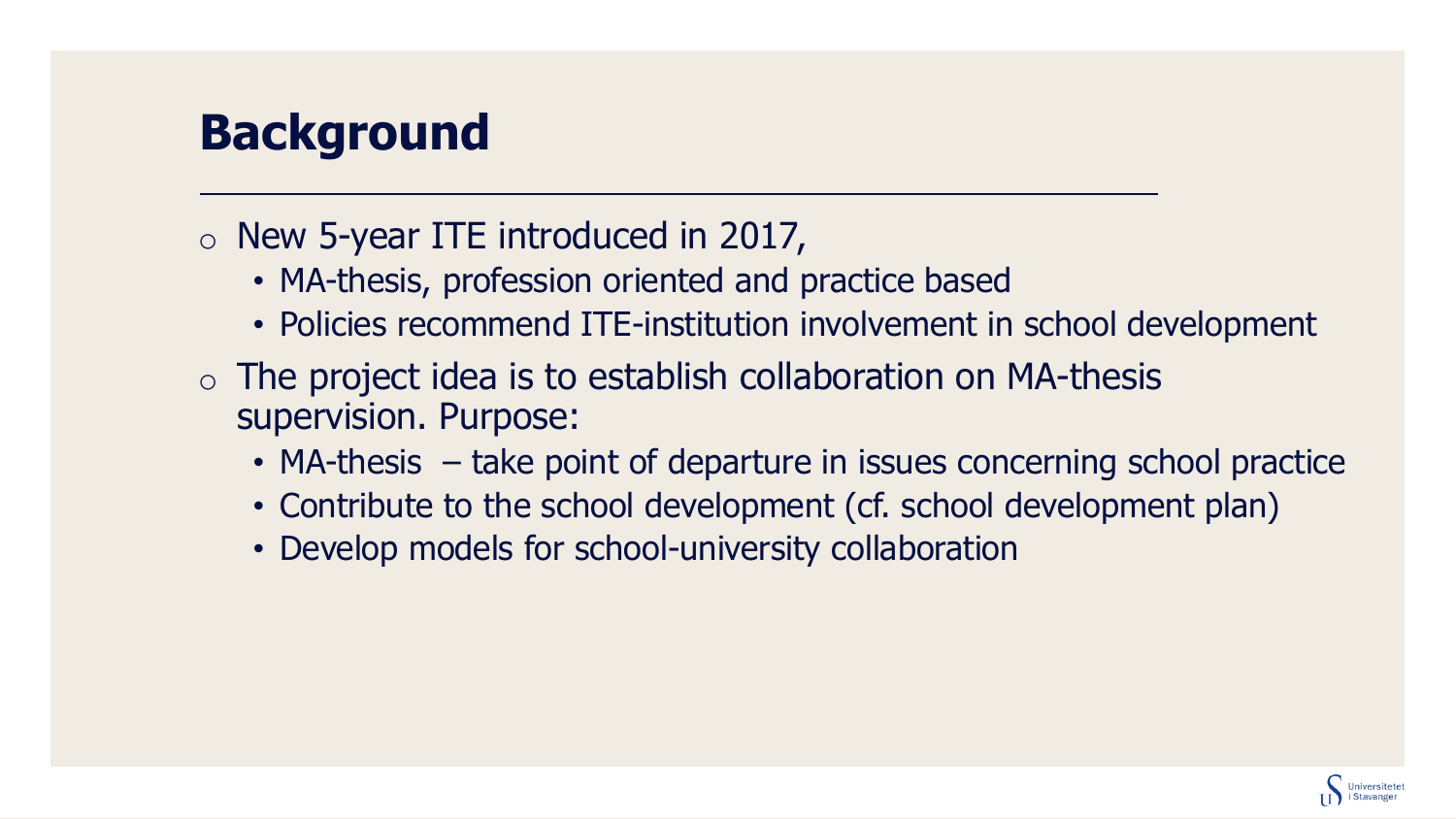

Etter Heiskanen m.fl. 2010

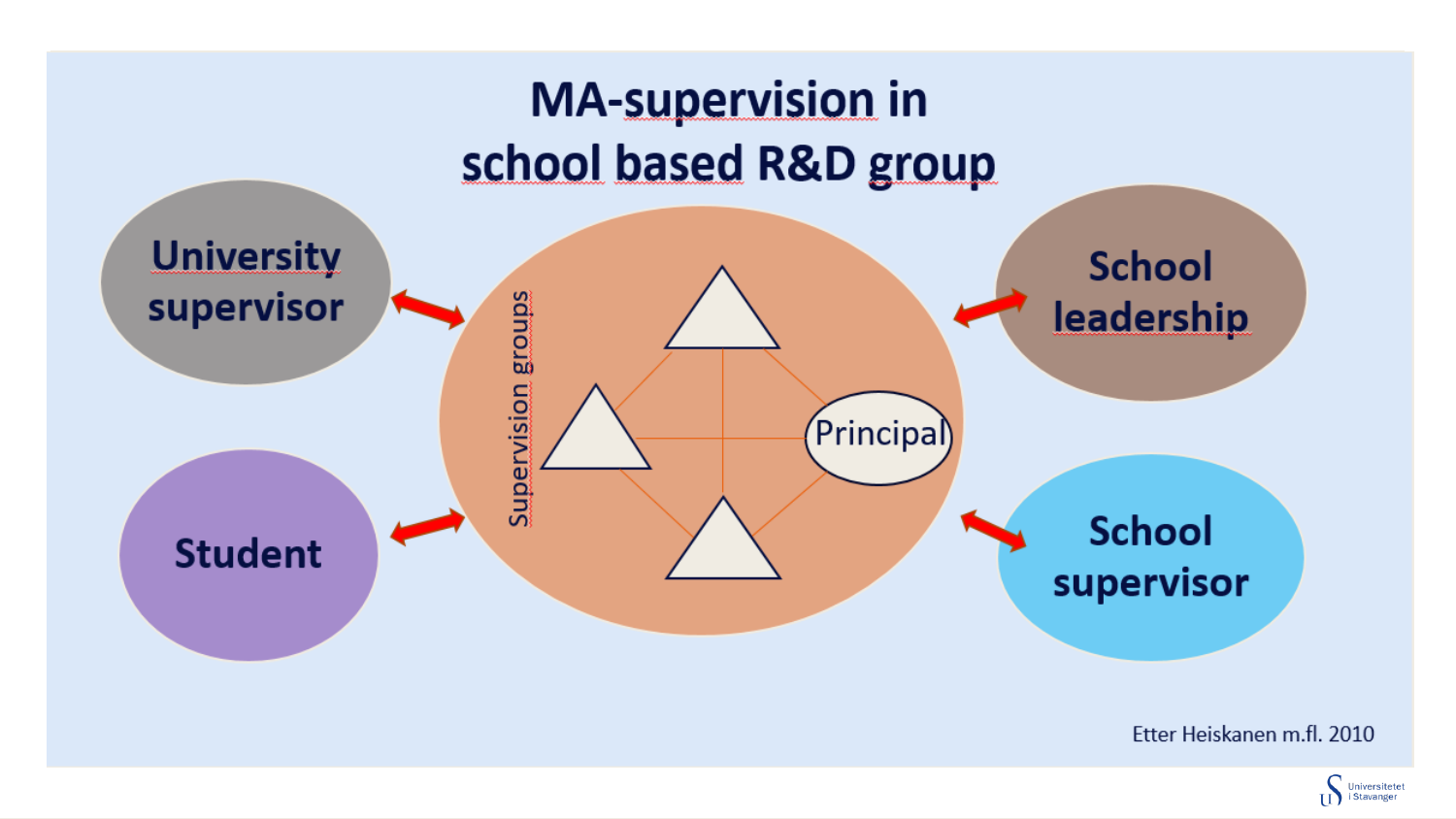## **The MA-thesis' work process**:

- (August-November, 15 ECTS Methodology & Research Ethics)
- September: Principal present school development plan at UiS
- O November-December: students develop research proposal, first meeting at the school
- January: Research questions and theoretical framework
- February: Data construction planning
- March/April: data analysis and preliminary discussion of findings
- May: Finishing analysis and MA-thesis
- June: Presentation of MA-thesis for school staff
- (Thesis submission)

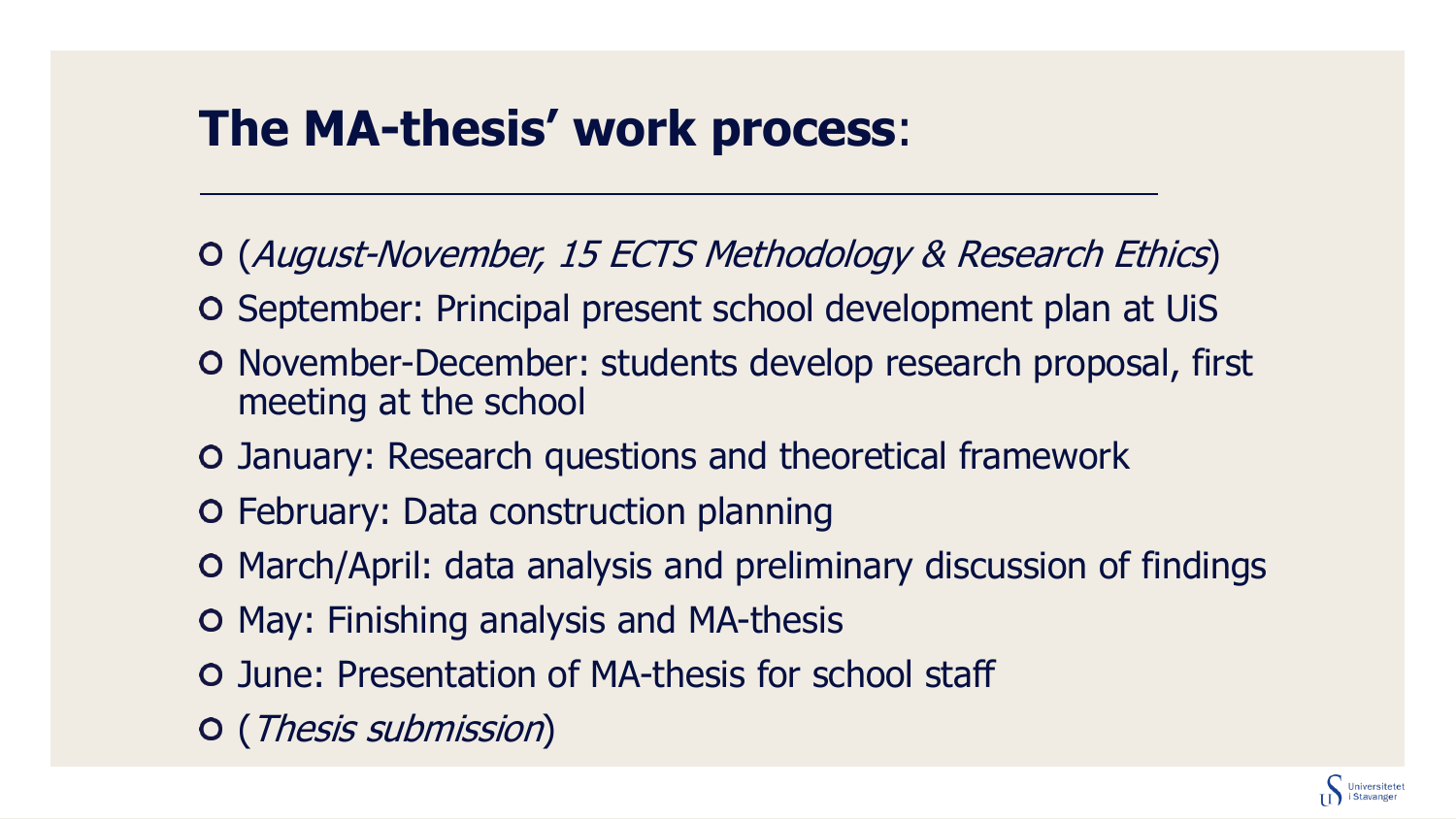#### **Participants' experiences** (publication in progress)

o MA-supervision: New supervisor and supervision roles

- Students: "Getting different perspectives on the same theme (…) I ask them different questions"
- School supervisor: "Our supervision is different, connected to everyday life at our school"
- o MA-research: New knowledge, relevant for school development and ITE
	- o Principal:"Very relevant research questions and themes that can be taken into consideration for the next year's development areas
- o MA-thesis: Clear structure and progression
	- UiS supervisor: "It takes time to find a structure for such supervision (…) groped in the dark in the beginning, it too long before we got started"